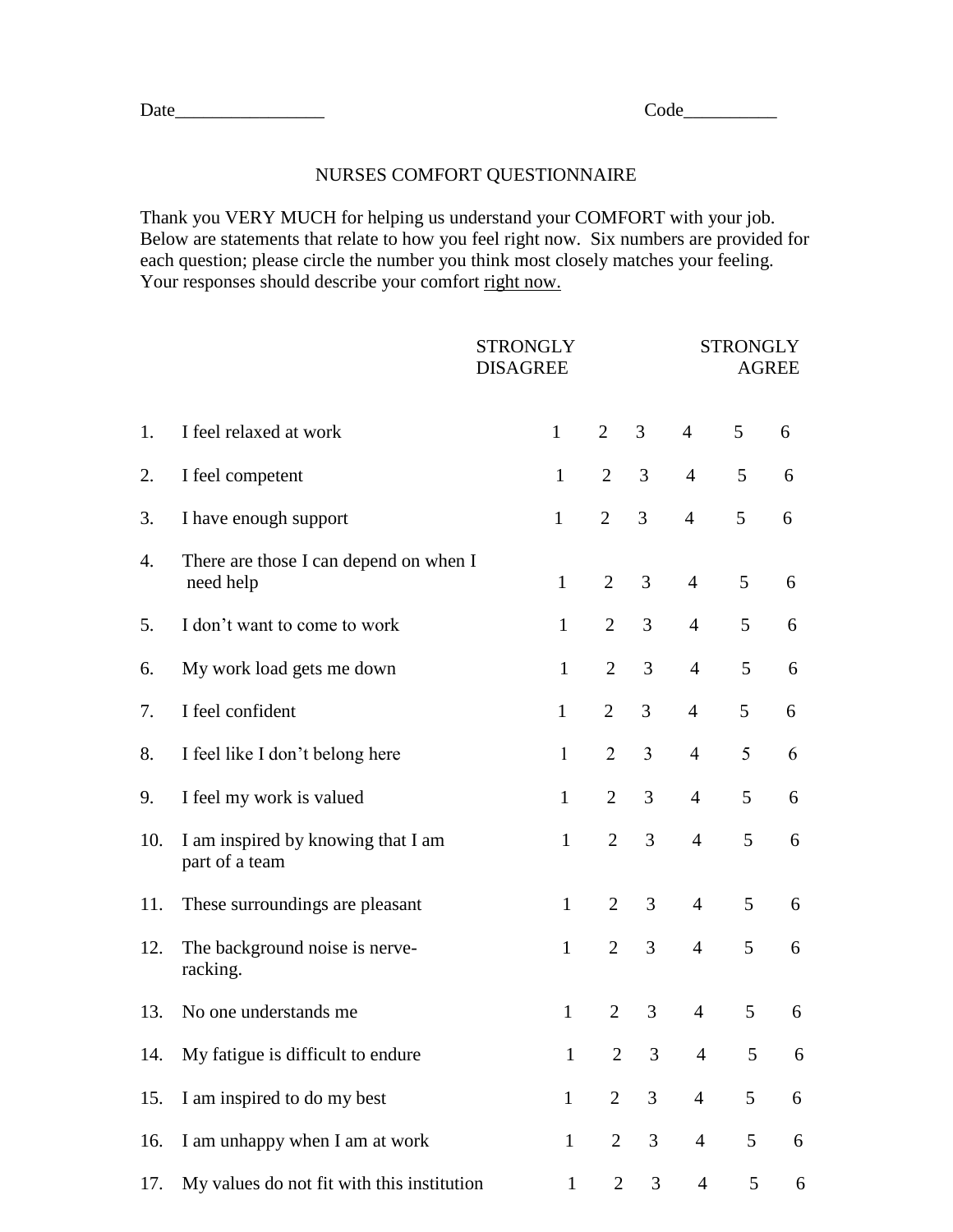|     |                                                             | <b>STRONGLY</b><br><b>DISAGREE</b> |                | <b>STRONGLY</b><br><b>AGREE</b> |                 |                 |   |
|-----|-------------------------------------------------------------|------------------------------------|----------------|---------------------------------|-----------------|-----------------|---|
| 18. | I feel like I belong here                                   | $\mathbf{1}$                       | $\overline{2}$ | $\overline{3}$                  | $\overline{4}$  | 5               | 6 |
| 19. | My work breaks refresh me                                   | $\mathbf{1}$                       | $\overline{2}$ | 3                               | $\overline{4}$  | 5               | 6 |
| 20. | I do not feel healthy right now                             | $\mathbf{1}$                       | $\overline{2}$ | 3                               | $\overline{4}$  | 5               | 6 |
| 21. | This work makes me feel scared                              | $\mathbf{1}$                       | $\overline{2}$ | 3                               | $\overline{4}$  | 5               | 6 |
| 22. | I am afraid for my future                                   | $\mathbf{1}$                       | $\overline{2}$ | 3                               | $\overline{4}$  | 5               | 6 |
| 23. | I am being treated fairly                                   | $\mathbf{1}$                       | $\overline{2}$ | 3                               | $\overline{4}$  | 5               | 6 |
| 24. | I have experienced changes which make<br>me feel uneasy     | $\mathbf{1}$                       | $\overline{2}$ | 3                               | $\overline{4}$  | 5               | 6 |
| 25. | I eat a meal off the unit every day                         | $\mathbf{1}$                       | $\overline{2}$ | 3                               | $\overline{4}$  | 5               | 6 |
| 26. | I would like to see my clinical leaders<br>more often       | $\mathbf{1}$                       | $\overline{2}$ | $\overline{3}$                  | $\overline{4}$  | 5               | 6 |
| 27. | The temperature on this unit is fine.                       | $\mathbf{1}$                       | $\overline{2}$ | 3                               | $\overline{4}$  | 5               | 6 |
| 28. | I am angry                                                  | $\mathbf{1}$                       | $\overline{2}$ | 3                               | $\overline{4}$  | 5               | 6 |
| 29. | I can rise above my concerns                                | $\mathbf{1}$                       | $\overline{2}$ | 3                               | $\overline{4}$  | 5               | 6 |
| 30. | The mood around here uplifts me                             | $\mathbf{1}$                       | $\overline{2}$ | 3                               | $\overline{4}$  | 5               | 6 |
| 31. | I am content                                                | $\mathbf{1}$                       | $\overline{2}$ | 3                               | $\overline{4}$  | 5               | 6 |
| 32. | My body aches from my work                                  | $\mathbf{1}$                       | $\overline{2}$ | 3 <sup>7</sup>                  | $\overline{4}$  | 5               | 6 |
| 33. | My patient care is personalized                             | $\mathbf{1}$                       | $\overline{2}$ | 3 <sup>7</sup>                  | $4\overline{ }$ | 5               | 6 |
| 34. | I have few opportunities to be a change<br>agent            | $\mathbf{1}$                       | $\overline{2}$ | $\mathfrak{Z}$                  | $4 \quad$       | $5\overline{)}$ | 6 |
| 35. | I feel out of place here                                    | $\mathbf{1}$                       | $\overline{2}$ | $\overline{3}$                  | $\overline{4}$  | 5               | 6 |
| 36. | I work well with my administrators<br>and leaders.          | $\mathbf{1}$                       | $\overline{2}$ | 3 <sup>7</sup>                  | $\overline{4}$  | 5               | 6 |
| 37. | I don't have many friends at work<br>cards and phone calls  | $\mathbf{1}$                       | $\overline{2}$ | 3 <sup>7</sup>                  | $\overline{4}$  | 5               | 6 |
| 38. | I am encouraged to make important patient<br>care decisions | $\mathbf{1}$                       | $\overline{2}$ | 3 <sup>7</sup>                  | $\overline{4}$  | 5               | 6 |